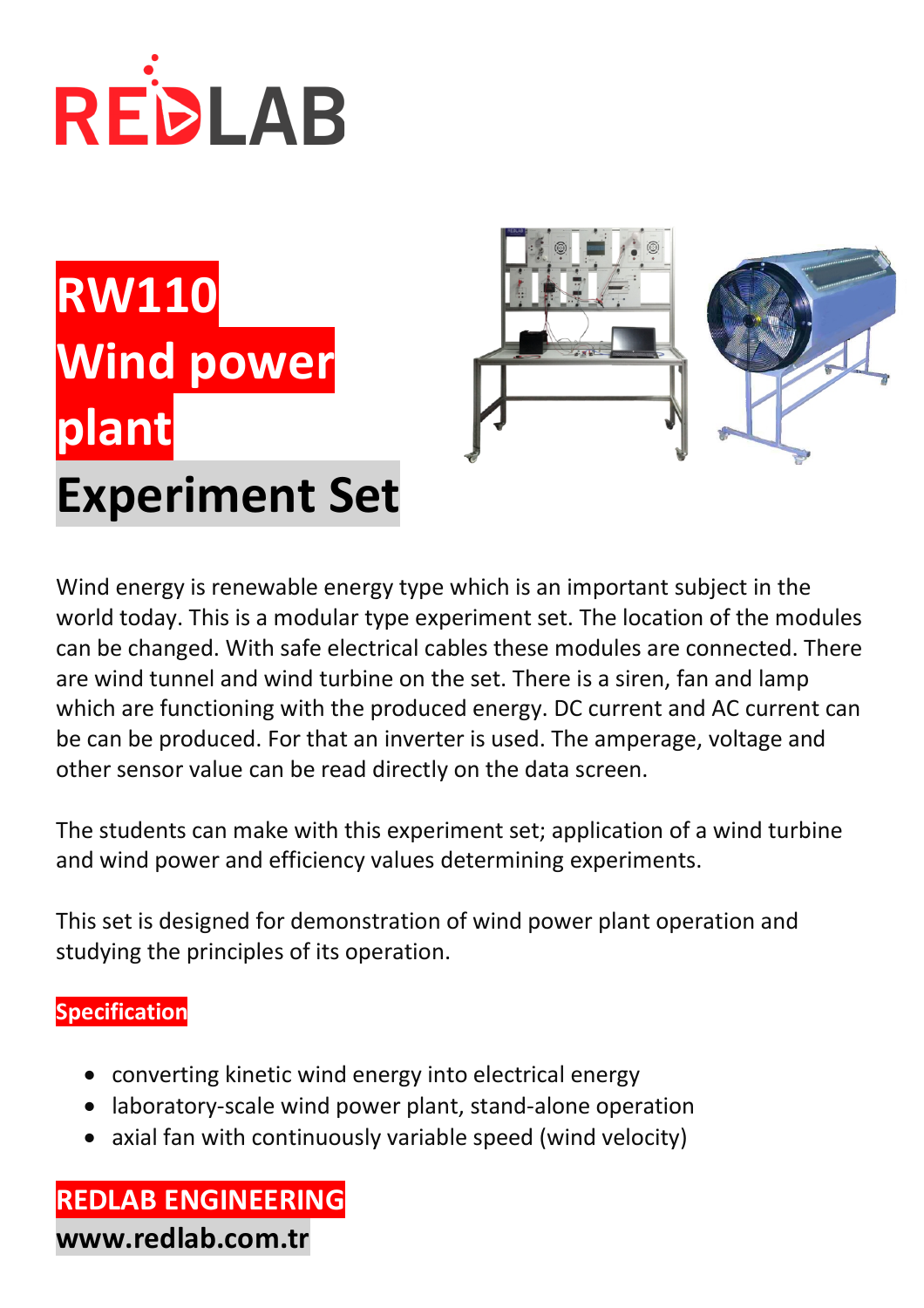

- flow straightener for consistent wind conditions
- generator for converting the kinetic energy into electrical energy
- accumulator for storing the electrical energy
- two bulbs as electrical load (consumers)
- measurement of wind velocity in front of and behind the rotor
- measurement of rotational speed of the rotor
- measurement of current and voltage
- digital displays for the measured values
- software for data acquisition via USB under Windows 7, 8.1, 10

## **Technical data**

Axial fan

- max. volumetric flow rate: not more 5m3/s
- max. power: not less 1,5kW

Generator

- max. output: not less 60W
- voltage: 12VDC
- max. charging current: 5A Accumulator
- voltage: 12VDC

Electrical load (bulbs)

- voltage: 12VDC
- power: 55W each

### **Measuring ranges**

wind velocity: 0,3…50m/s ±5% speed: 0…3000min-1 ±5%

The equipment comply with applicable standards

The equipment is convenient in operation and ensure safety of the maintenance personnel during operation.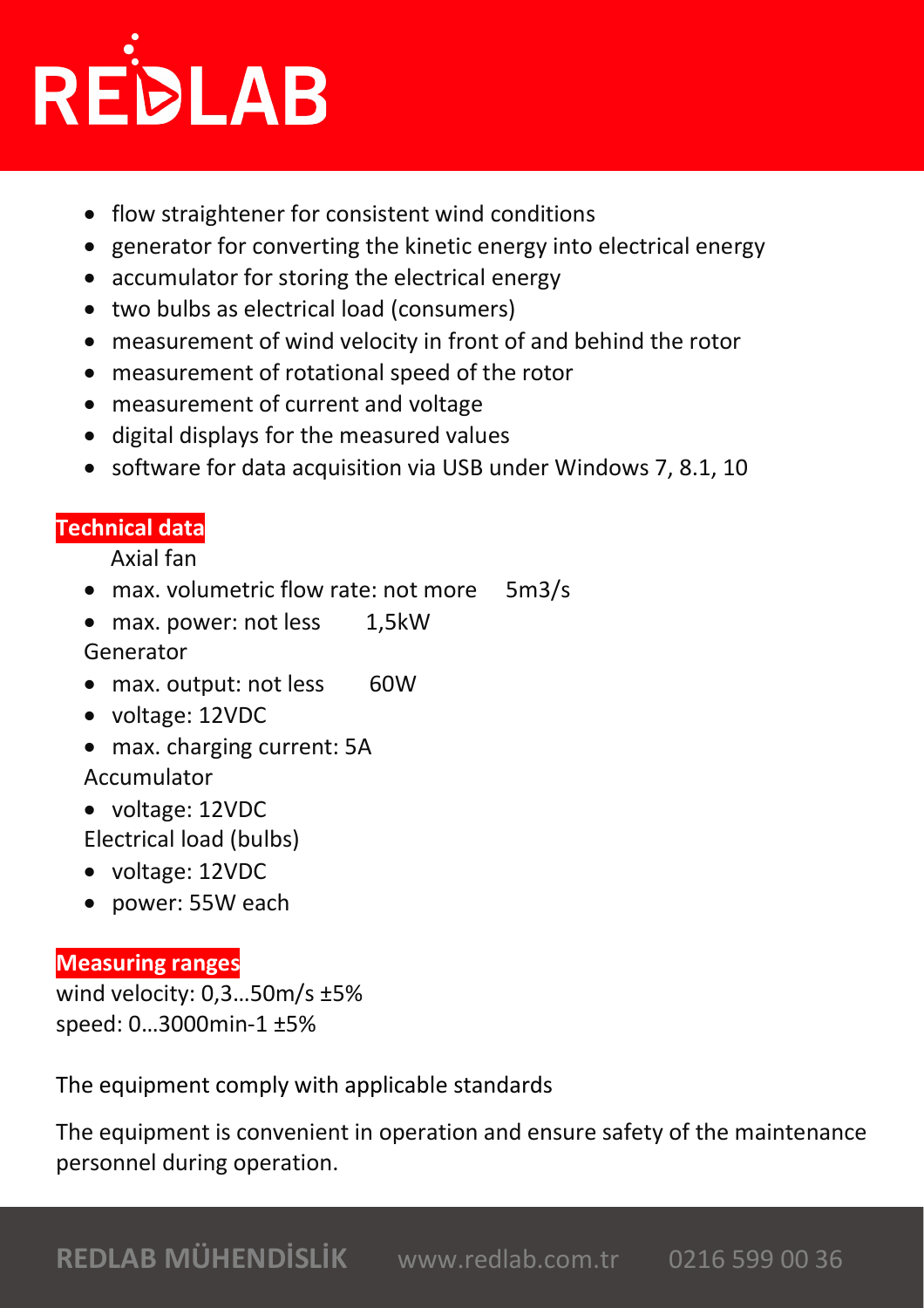# REDLAB

Operating conditions: Indoors only at ambient temperatures from +10 to +30°C; relative humidity is up to 80% (non-condensing).

The equipment is provided with a technical description and operation manual in Uzbek and Russian.

The system is used for observation and experimenting the behaviour of wind energy generation under various effects and to study the conversion of kinetic wind energy into electric energy. The components of the modular system ensure that the effects of the variables such as, angle and speed of air, influence of the load variation, voltage and current and power output are observed. The module instruments and sensors are monitored real time by software over a PC with simulation capabilities or PLC or SCADA with HMI panel. The system software enable network functionality as described.

Power coefficient value and efficiency of the power plant are measurable with the components of the system.

Conversion and consumption simulation are realised with the system.

The system have wind tunnel unit which includes axial fan unit, air speed sensor, rotor speed sensor mounted inside and entry of the tunnel (depending on the sensor type), aero generator with 6 blades in protective metal housing.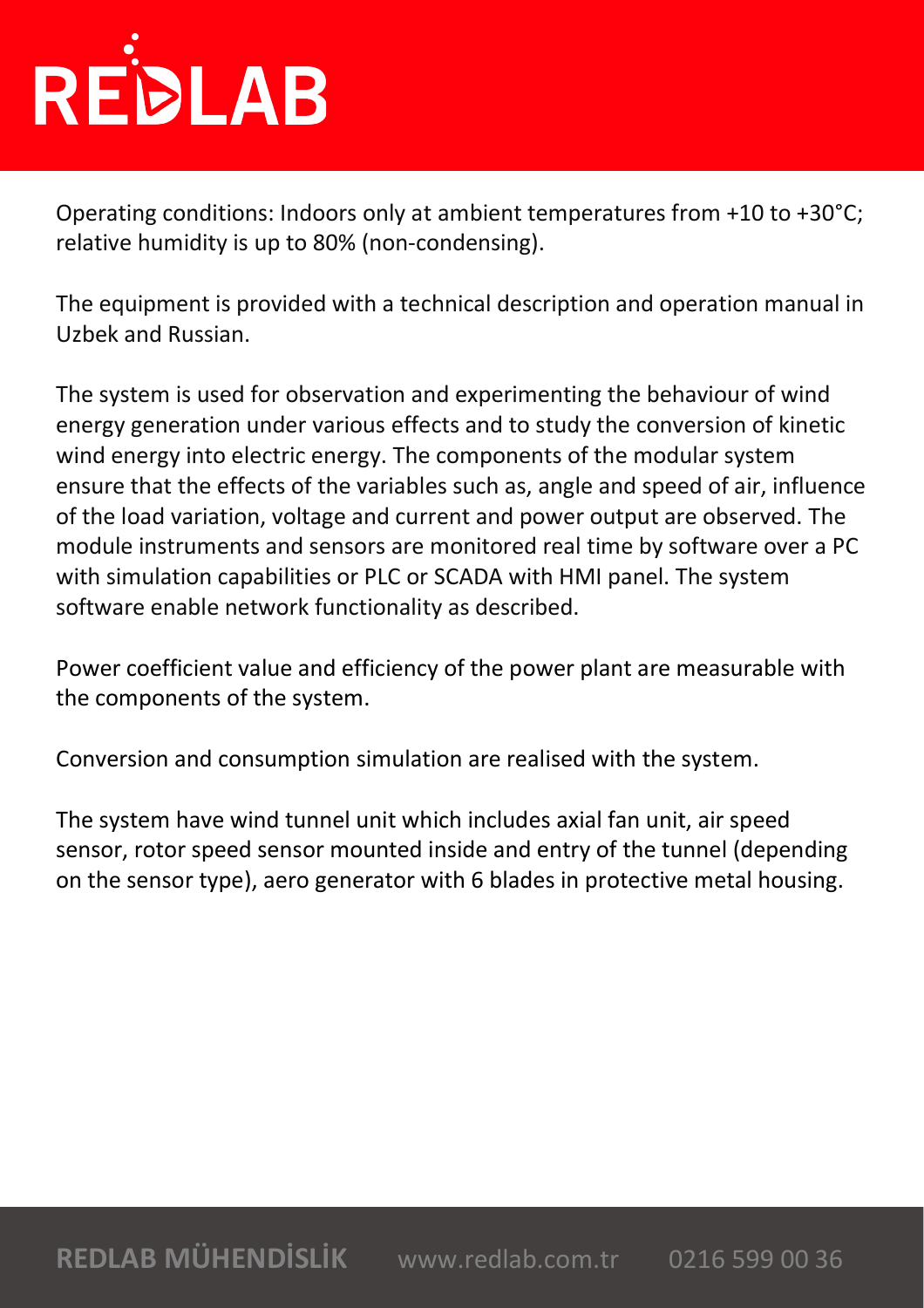

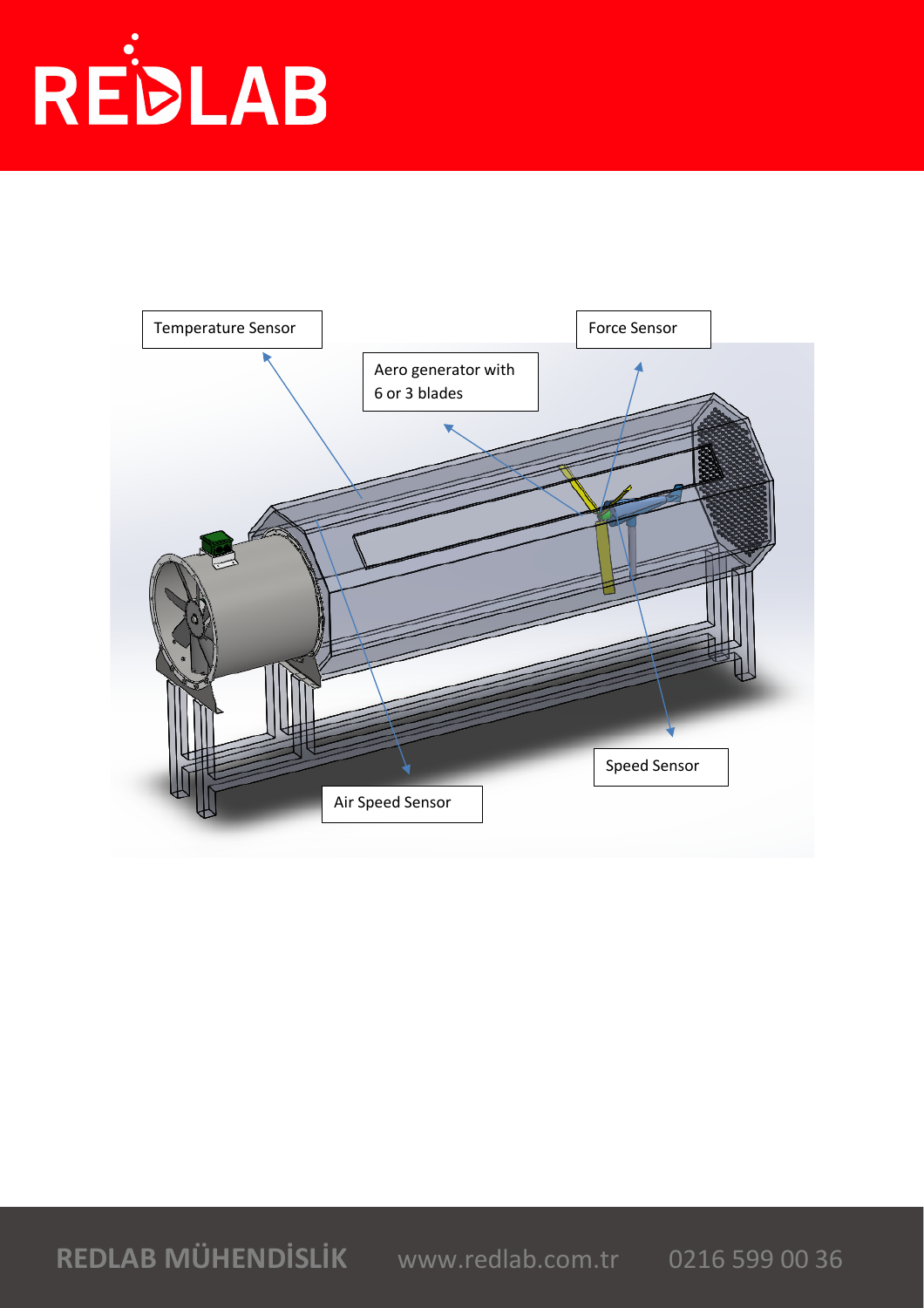

**Layout of the system showing wind tunnel, sensors in tunnel, modules, controllers and measuring points.**



#### **The unit includes:**

- Stainless steel tunnel
- Aerogenerator
- Axial fan with variable speed
- DC Load Regulator
- Auxiliary battery charger
- Battery
- DC Loads Module
- **Sensors**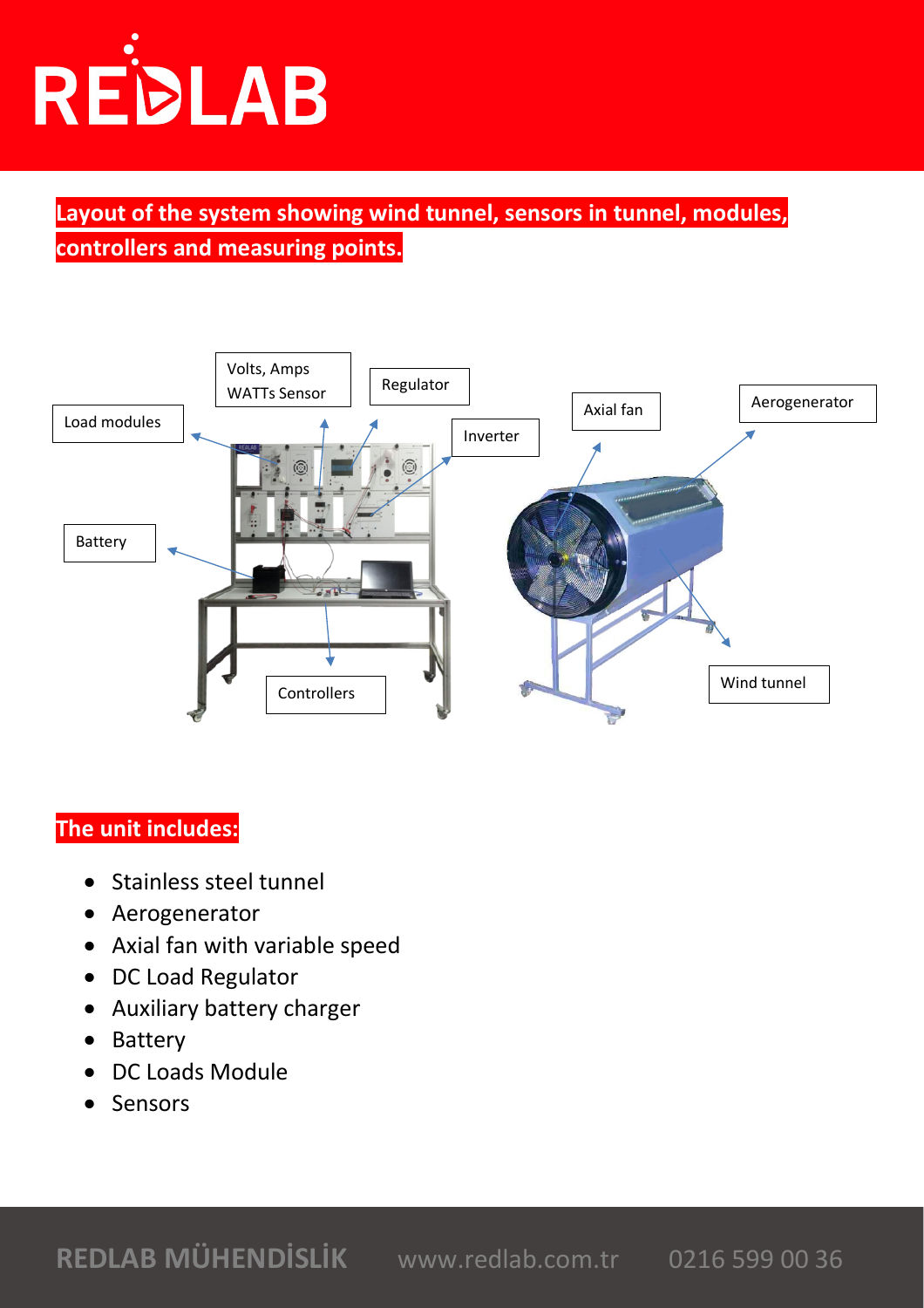# REDLAB

## Sensors:

- "J" type temperature sensor to measure the air temperature inside of the tunnel.
- The air speed is measured with a sensor placed in the tunnel; sensor range:  $0.20 - 10$  m/s.
- An optical sensor measures the rotational speed of the aerogenerator (r.p.m.).
- DC voltage and current sensor. It is possible to know, in real time, the value of the DC voltage and the current given by aerogenerator, measured before and after the regulator.
- Force sensor to measure the mechanical torque of the wind turbine, range:  $0 - 600$  g.
- Force sensor to measure the thrust force on the wind turbine, range:  $0 -$ 3000 g.

Axial fan is able to generate air flow required for the wind energy unit.

For simulation of different wind conditions it is either possible to adjust blade configuration such as adjusting number of blades or angle of blades or alternatively by varying wind velocity through rotational speed of fan (fan speed is adjustable).

The wind tunnel is stainless steel with a dimension of (LxWxH): 2500x800x800mm. Consistent wind conditions is ensured by the system.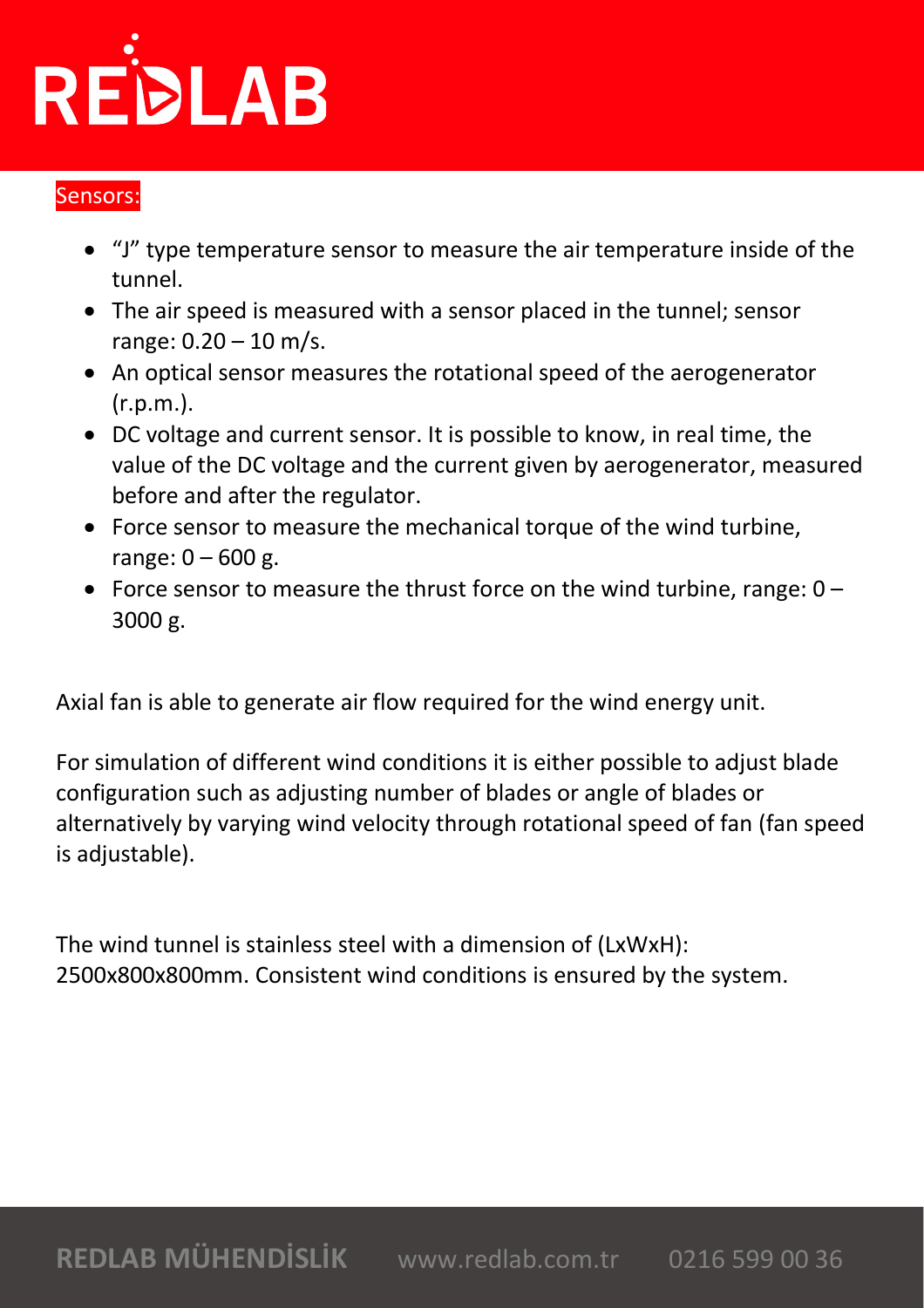



### **System Components:**

- Mobile metallic carriage trolley table for sensors, battery, regulator and control unit and for wind tunnel
- Stainless steel wind tunnel with components and axial fan
- Axial fan controller
- Battery and charge controller
- DC and AC Loads module
- Inverter
- Sensors measuring current, voltage, wind velocity, rotor speed as minimum
- Connections for data acquisition and real time display of the measured values
- Software and PC for monitoring and adjusting system components
- Other auxiliary connections, modules and cabling if needed for operation of the equipment.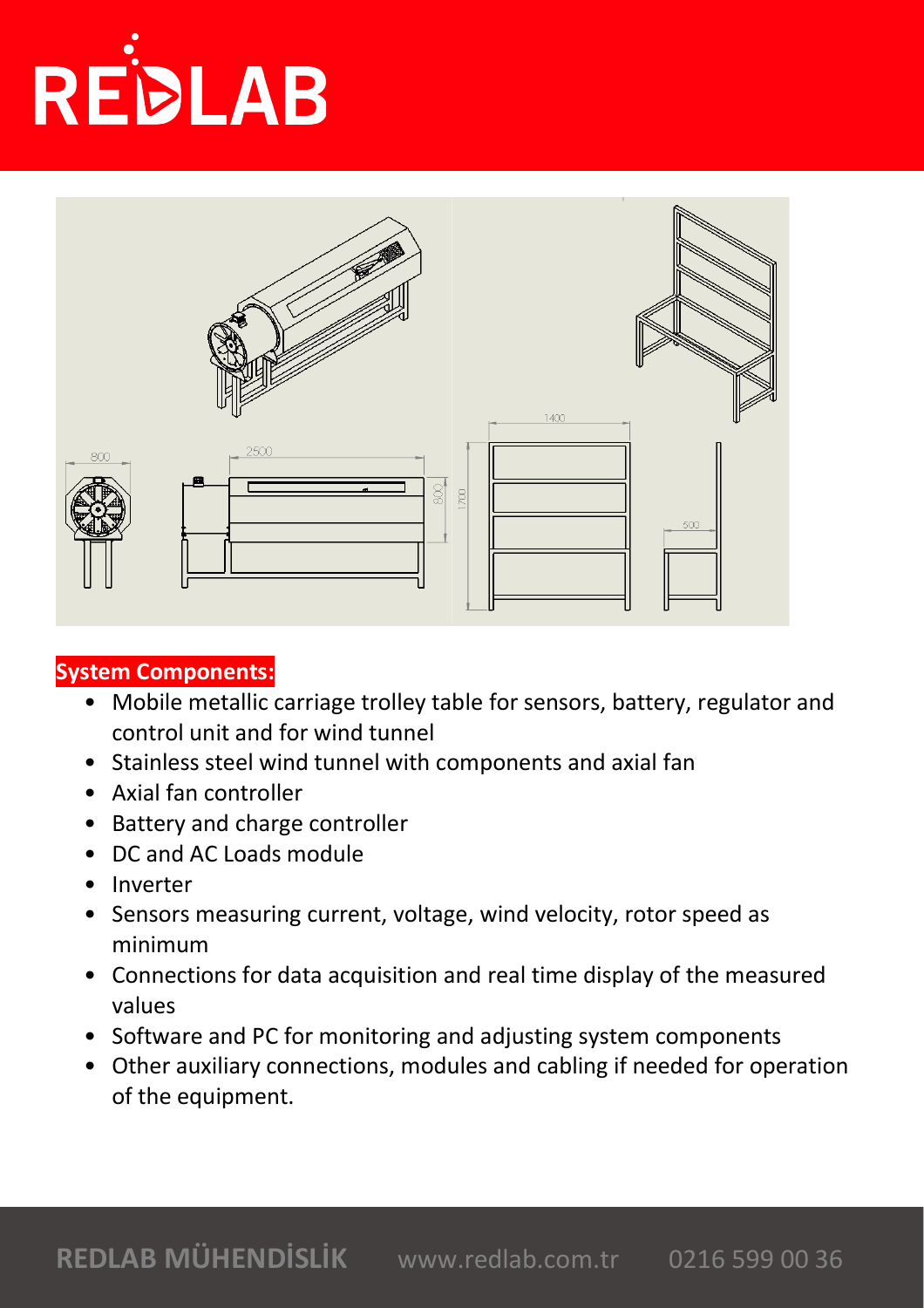

### **Axial fan specifications:**

- Flow rate: 10.000 m3/h.
- Maximum power: 1.5 kW.
- have finger guard or protective cage.

#### **Aero generator specifications:**

- Rotor diameter range: 500-600mm.
- Maximum output: 60W.
- Voltage: 12V
- Max changing current: 5A

The battery have 12V and a rated capacity of 8 Ah. There is a charger assessing the battery and provides the charge when needed.

The system have DC loads module with two 12V lamps and load connections are switchable.

There are a DC voltage and current sensor with are able to measure up to 15VDC and 20A.

Air speed sensor is able to measure up to 10 m/s.

Rotor speed sensor is able to measure up to 1.500 rpm.

There is a single phase inverter. It have short-circuit and overcharge protection.

It is possible to connect the system to with grid connection inverter, or if grid connection is not possible, an optional connection to an external consumer is applicable.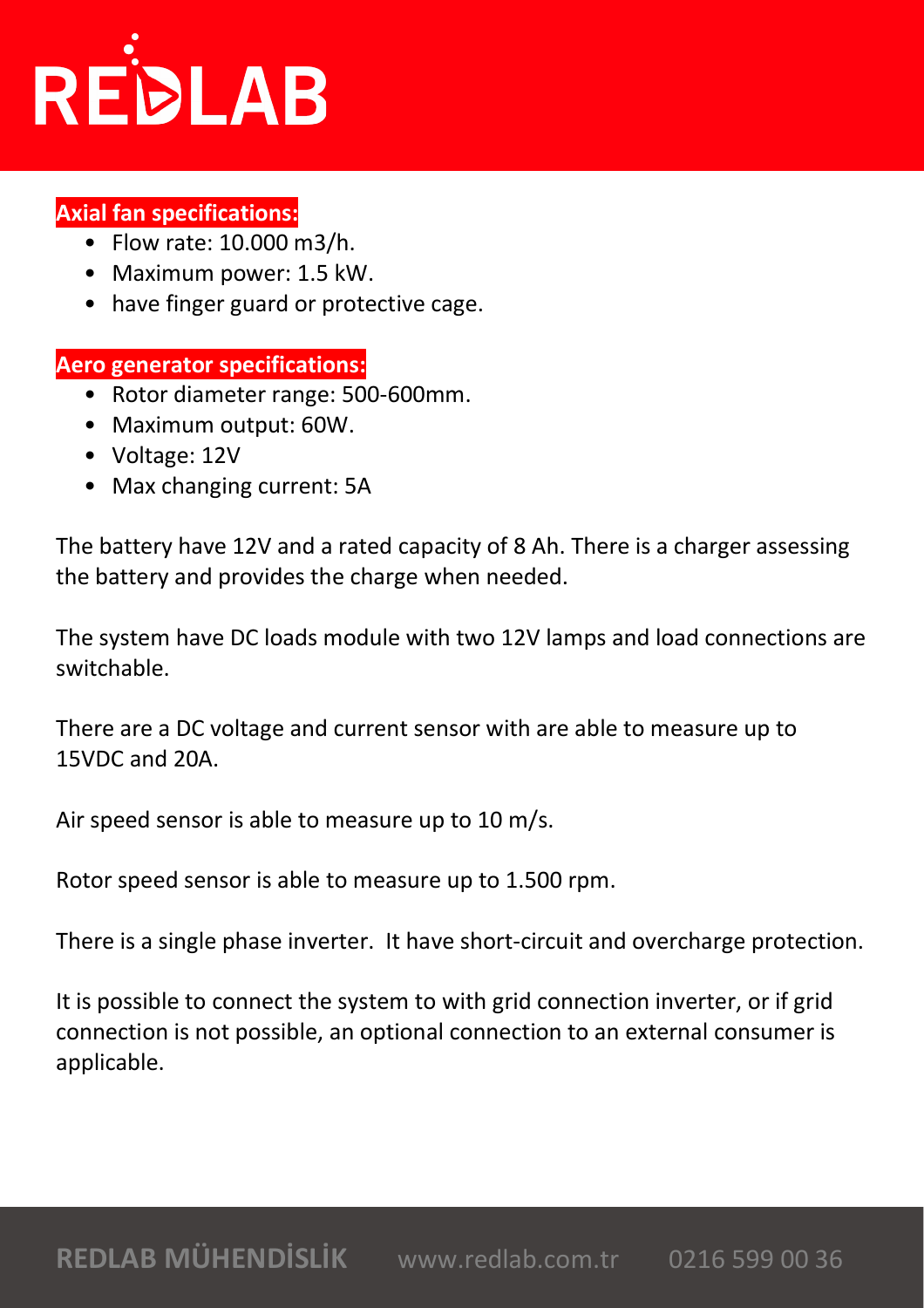

The system have control interface and data acquisition system to display sensor information and values with the PC software. The system ensure that the user can control parameters involved in the process in real time. PC have PCI Express Data acquisition board if necessary for fulfilments of the requirements.

The software ensure simultaneous visualization of all parameters involved in the process and modification of the actuators.

| ● Akim ● Watt ● Sicaklik ● Kuvvet ● Hava Hizi ● Devir<br><b>O</b> Volt                                                                          |                                               |                                        |                                                                 |
|-------------------------------------------------------------------------------------------------------------------------------------------------|-----------------------------------------------|----------------------------------------|-----------------------------------------------------------------|
| $110 -$                                                                                                                                         |                                               | 100                                    | 110                                                             |
| $100 -$<br>90 <sub>1</sub><br>$80 -$<br>70                                                                                                      |                                               | 75                                     | 100<br>90<br>80<br>70                                           |
| $60 -$<br>50 <sub>1</sub><br>$40 -$                                                                                                             |                                               | 50                                     | 60<br>50<br>40                                                  |
| 30 <sub>1</sub><br>$20 -$<br>10 <sub>1</sub>                                                                                                    |                                               | 25                                     | 30<br>20<br>10 <sub>1</sub><br>$\theta$                         |
| $\theta$<br>$\mathbf{2}$<br>$\overline{\phantom{a}}$<br>$\sim 4$<br>5<br>$\Omega$<br>6<br>$\mathcal{T}$<br>$\mathcal{S}$<br>10<br>$\mathcal{Q}$ |                                               | $\cup$                                 | 10<br>$\,0\,$<br>$\overline{2}$<br>$\mathcal{R}$<br>4<br>5<br>6 |
| Anlık Dc Volt Değeri                                                                                                                            | Deneysel Çalışma Komutları                    | Interaktif Deney Kurulumları           | Anlık Akım Değeri                                               |
| 0.0<br>$\overline{\mathbf{v}}$                                                                                                                  | Deneysel Çalışma<br>Komutları İçin Tıklayınız | <b>Interaktif Deney</b><br>Kurulumları | 0.0                                                             |
| Excel Kaydı                                                                                                                                     |                                               |                                        |                                                                 |
| Verilerin Excele Kaydedilmesi İçin Dosya ve Kaydetme Aralığı Seçiniz                                                                            | Dosya:                                        | Dosya Seç                              | <b>BAŞLAT</b><br>Aralık:<br>$\mathsf S$                         |
| <b>REDLAB MÜHENDÍSLÍK</b>                                                                                                                       |                                               |                                        |                                                                 |

### **Scada Software:**

All cables, modules, data acquisition system, software and related accessories required for fully operation of the system are provided. The components are integrated to each other over the carriage trolley and monitored via software.

The system comply with CE Marking and conformity declarations are provided.